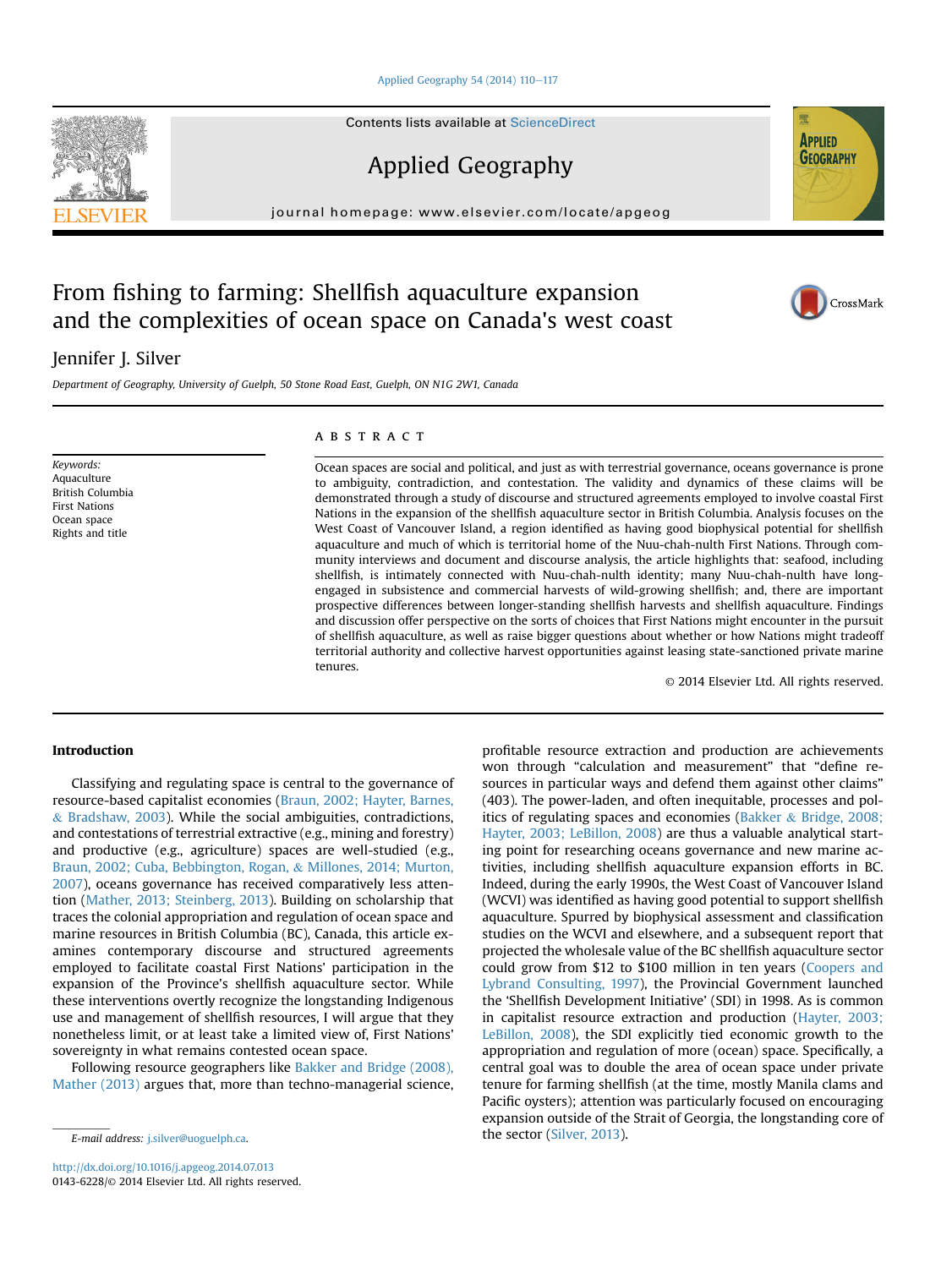Between the late 1990s and early 2000s, the Provincial government offered at least 20 First Nations funding and priority access to marine tenure leases through treaty negotiation-related Memoranda of Understanding [\(Doyle, 2002](#page-7-0)). Moreover, and in contrast to other land and resource-based sectors in BC specifically (e.g., forestry as in [Braun, 2002; Hayter, 2003](#page-6-0); agriculture as in [Murton, 2007\)](#page-7-0), shellfish aquaculture advocates openly recognized First Nations' longstanding use, cultivation, and management of shellfish resources, promoting these as reasons why reserve-based communities should start shellfish aquaculture businesses [\(Silver,](#page-7-0) [2013\)](#page-7-0). First Nations have indeed harvested, managed, and cultivated intertidal shellfish in ocean spaces since well before European arrival ([Groesbeck, Rowell, Lepofsky,](#page-7-0) & [Salomon, 2014; Silver,](#page-7-0) [2014\)](#page-7-0). As will be traced, they have also been active in a decades-old Federally-regulated commercial fishery for wild-growing clams. Details regarding the clam fishery on the WCVI and the experiences of one Nuu-chah-nulth nation, the Kyuquot-Checleseht First Nation (KCFN), with shellfish aquaculture will show important prospective differences between gathering wild-growing shellfish and farming crops of particular shellfish species. It is through this work that the article provides perspective on the sorts of choices that First Nations may encounter in the pursuit of shellfish aquaculture and raises larger questions about whether or how they might trade-off territorial authority and collective harvest opportunities against leasing state-sanctioned private marine tenures.

#### Contested ocean space on Canada's west coast

British Columbia's economy is deeply tied to the regulation and allocation of private rights to terrestrial and, increasingly, marine resources and property ([Blomley, 2014; Braun, 2002; Hayter, 2003\)](#page-6-0). This state of affairs is directly connected to the continued rejection of First Nations' collective territorial rights ([Blomley, 2014; Hayter,](#page-6-0)  $2003$ ). Outside of 14 'Douglas Treaties' (signed  $1850-54$ ) that allocated small plots of land on Southern Vancouver Island to a handful of First Nations, early colonizers did not seek treaties with First Nations inhabitants. Instead, state relocation of First Nations to small land-based reserves and the allocation of productive agricultural plots to settlers ensued; these acts were legitimized through terra nullius, a narrative that [Day and Sadik \(2002\)](#page-7-0) argue constructed a fiction of "vacant land uninhabited by 'civilized' societies" (12).

However, like many places around the world, indigenous systems for resource harvest, management, and tenure in BC are intimately shaped by the intra-generational occupation, use, and management of land and sea ([Atleo, 2004; Mulrennan](#page-6-0) & [Scott,](#page-6-0) [2000; Turner, Berkes, Stephenson,](#page-6-0) & [Dick, 2013](#page-6-0)). Collective history and cultural understanding stimulate a territoriality grounded in human-land-sea relations [\(Harris, 2001\)](#page-7-0). Such fluid territoriality contrasts the colonial tendency  $-$  coined mare nullius by Mulrennan and Scott  $(2000)$  – to see "social space as being on and of the land" (682–683). Harris  $(2008)$  argues that with their focus on agriculture and settlement, early colonizers in BC paid very little attention to securing ocean spaces or developing commercial fisheries. His work demonstrates that officials actually initially planned, and often defended, the Province's network of small and remote land-based reserves with the logic "that Native Peoples on the Pacific coast were primarily fishing peoples who did not need a large land base" ([Harris, 2008](#page-7-0), 6). $<sup>1</sup>$ </sup>

However, state interest in developing a west coast fishing economy did intensify in the decades after BC became a Canadian province ([Harris, 2008](#page-7-0)). Skill and interest in fishing, and the proximal location of reserves to productive fishing grounds, meant that many First Nations people participated as fishers and laborers during the advent of the commercial salmon canning sector [\(Newell, 1993\)](#page-7-0). [Newell \(1993\)](#page-7-0) suggests that Euro-centric policies and capitalist pressures to accumulate wealth further led "the state and its administrative agencies and courts" to characterize "Pacific Coast Indian fishing traditions as destructive" (4). New logic and narratives about ocean space and marine resources spread: oceans were discussed as important shipping passages and resource sources, and ultimately, the common property of all Canadian citizens. First Nations' land-sea territoriality and fishing practices were positioned as a hindrance or even ecological danger to the modern marine economy poised to advance through the allocation of individual fishing rights ([Harris, 2008; Newell, 1993](#page-7-0)). By the 1970s, "armed police raids on Indian fishing camps, confiscation of gear, cars, and fish, and imposition of fines and criminal charges for contraventions of the Fisheries Act became routine for many BC Indian communities" ([Newell, 1993](#page-7-0), 4).

In sum, Harris and Newell trace a wave of marine dispossession that entrenched subsequent to the designation of land-based reserves. Led by the salmon sector, licensing and quota allocation schemes rooted in capitalist imperatives, bioeconomic understandings of fish, and nationalist discourses followed in other major fisheries, including halibut and herring [\(Newell, 1993;](#page-7-0) [Turner et al., 2013](#page-7-0)); in recent decades, individual quota-based licenses have tended to consolidate amongst non-First Nations fishers and firms [\(Turner et al., 2013\)](#page-7-0). First Nations have sustained a resilient territoriality, however, as demonstrated by still-active culture and connections with (land and sea) home-spaces and ongoing political and legal efforts to have their sovereign governance authority recognized ([Atleo, 2004; Harris, 2001; Turner](#page-6-0) [et al., 2013](#page-6-0)).

The 1990s brought new hope to settlers and First Nations alike that unresolved territorial claims might be meaningfully addressed through the negotiation of contemporary treaties. The scope of and process for negotiations were formalized through the BC Treaty Commission, a move that geographer Nicholas Blomley recently noted as a "crucial moment in the long postcolonial struggle over sociospatial justice" ([2014,](#page-6-0) 2). To date, however, only three contemporary treaties have been implemented; negotiations have been highly contentious and protracted [\(Blomley, 2014](#page-6-0)). One factor seems to be that treaties scarcely acknowledge, and offer limited potential to resolve, First Nations' claims to ocean space and marine resources ([Harris](#page-7-0)  $\&$ [Millerd, 2010](#page-7-0)). Commercial fishing rights are usually dealt with in 'harvest agreements' that may seek to enhance First Nations participation in fisheries (e.g., secure commercial licenses), but fall outside of the constitutionally protected final treaty agreement [\(Harris](#page-7-0)  $&$  [Millerd, 2010\)](#page-7-0). Moreover, the possibility for collective ownership over and sovereign governance authority in tracts of territorial ocean space appears to remain altogether unaddressed [\(Harris, 2001; Schreiber, 2006](#page-7-0)).

Provincial and Federal Supreme Court rulings have simultaneously broadened legal characterizations of First Nations' fishing rights and the requirements for 'consultation and accommodation' on ocean conservation and development projects. Yet, even in cases where fishing rights have been affirmed, implementation has been extremely slow and conflict-ridden (e.g., R. v. Gladstone [1996] and Ahousaht Indian Band v. Canada [2009]). Tensions are prone to flare in the interim, particularly if commercial exploitation by others is allowed or if the logic behind management decisions is perceived

 $1$  Harris identifies nearly 750 reserve sites throughout the Province singled-out "for their importance in the [Native] catching or processing of fish" ([2008](#page-7-0), 8). With regards to the WCVI specifically, he concludes that "most reserves were intended as fishing stations" (7).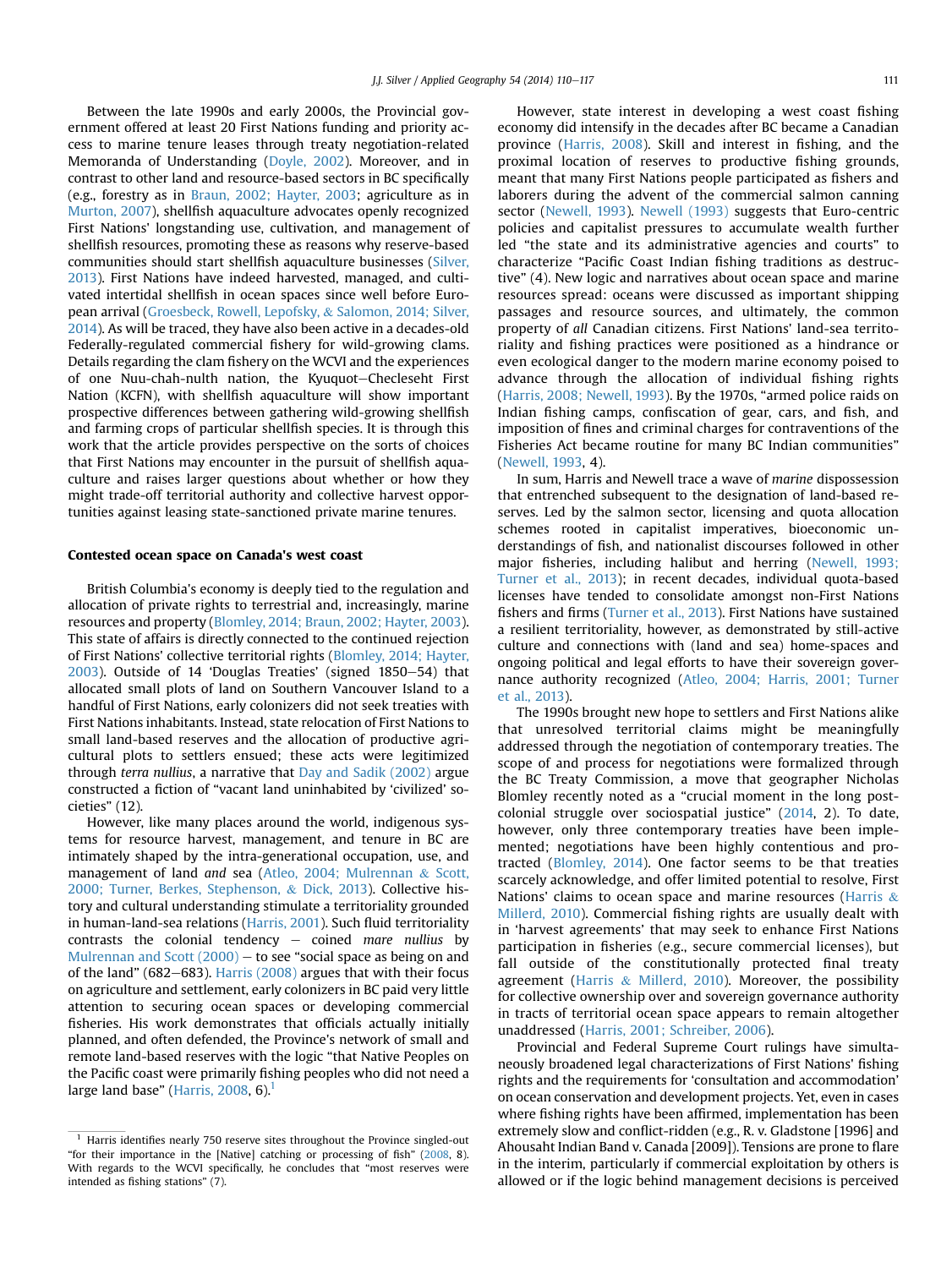opaque (Harris,  $2001$ ).<sup>2</sup> Moreover, as the conservation and economic potential of oceans beyond fisheries has been further recognized, so too have disagreements emerged around marine protected areas [\(Ayers, Dearden,](#page-6-0) & [Rollins, 2012](#page-6-0)), oil-bearing tanker traffic [\(McCandless, 2013\)](#page-7-0), and aquaculture ([Joyce](#page-7-0) & Satterfi[eld, 2010; Schreiber, 2006](#page-7-0)). In sum, continued or even heightened conflict over ocean space and marine resources in BC is probable.

Like uncertainty and conflict regarding land tenure ([Braun,](#page-6-0) [2002; Murton, 2007\)](#page-6-0), contestation over ocean space on Canada's west coast, and the authority to govern it, can be read back to the earliest colonial rejection of Indigenous sovereignty and the imposition of the reserve system. However, informed by a geographical perspective on resource spaces and activities, this review indicates that the ways First Nations engage with (e.g., participate, resist, and/or negotiate) contemporary marine activities and state regulation is better read relative to: 1) land-sea territoriality; 2) the history of ocean regulation and marine property rights on Canada's west coast; and, 3) changing discourses regarding ocean space and marine resource development. The analysis ahead details shellfish harvesting and private marine tenures on the WCVI in precisely these terms, and in so doing, reveals contradictions and ambiguities in the recognition of coastal First Nations in shellfish aquaculture expansion.

# Research background and methods

This article stems from research undertaken between 2005 and 2011. My analysis is qualitative, drawing from shellfish aquaculture assessment studies, discourse articulated in support of shellfish aquaculture expansion, publicly available materials about Nuuchah-nulth use and management of seafood, notes from participant observation in KCFN territory (undertaken during trips between 2005 and 2009), and interviews with members of the KCFN.<sup>3</sup> Discussion of the KCFN approach to and experience with shellfish aquaculture later in the article is additionally informed by a business plan written by a hired consultant; as directed by KCFN leadership, quantitative figures from the plan will not be revealed.

The KCFN is the northernmost of 14 First Nations that form the Nuu-chah-nulth Tribal Council (NTC). In total, the NTC represents approximately 8600 registered Nuu-chah-nulth. Although designed after Western political structures, the NTC is equally "guided by n'aas [Creator] and ha'wiih [Hereditary Chiefs]" ([Nuu](#page-7-0)[chah-nulth Tribal Council, 2009\)](#page-7-0). In 2009, there were 498 registered individuals of the KCFN ([MARR, 2009](#page-7-0)); approximately 150-175 of these people live in the reserve-based community of Kyuquot, located slightly north of the dot denoting Kyuquot Sound in Figure one. As part of the Maa-nulth treaty group, the KCFN are signatory to the third contemporary treaty in BC; through negotiations they were offered shellfish aquaculture tenures, and thereafter, chose to initiate a band-owned shellfish aquaculture business. The KCFN Band Council (i.e., elected leadership) approved this research, and my conduct followed an agreement with them and the ethics protocol of my university at the time [\(Fig. 1\)](#page-3-0).

In the analysis that follows I attend briefly to broad Nuu-chahnulth perspectives on, and interrelations with, territorial ocean space. Then, I describe the emergence and management of a commercial fishery for wild-growing clams in BC, demonstrating how it was engaged by KCFN harvesters. Next, I introduce the SDI and explore how negotiated agreements and discourse worked to recognize First Nations' longstanding use and value of shellfish and examine how KCFN leadership engaged policy and discourse. I conclude by highlighting the uncertain future of both the commercial clam harvest and shellfish aquaculture on the WCVI.

In sum, the remainder of the article combines analysis of discourse and structured agreements that recognize and facilitate First Nations participation in shellfish aquaculture with a description of KCFN experiences up to 2009. It is important to note that this does not capture the experiences and outcomes of all First Nations with shellfish aquaculture. For example, one First Nation owned and operated business located on the East Coast of Vancouver Island (ECVI) appears to be growing steadily, while another near Prince Rupert, BC recently undertook a significant capitalization for integrated scallop production (see [Round, 2013](#page-7-0) for details of Salish Seafood on the ECVI, and [Coastal Shell](#page-6-0)fish, 2013 for details of the Prince Rupert business). However, findings do raise choices and potential trade-offs that may well be encountered in any move to farm shellfish within privatized areas of ocean space.

# Nuu-chah-nulth shellfish harvesting on the WCVI

Nuu-chah-nulth-aht $<sup>4</sup>$  relationships with each other and with</sup> adjacent lands, waters and resources are varied and complex. However, a shared culture of resource use and management rooted in land-sea territoriality has long persisted and remains active today. Many Nuu-chah-nulth individuals and families enjoy and take pride in harvesting, processing and sharing seafood; harvest protocols related to hereditary lines, reciprocity and territorial boundaries persist. Continually practiced, these activities facilitate the maintenance and progression of relations amongst Nuu-cha-nulth-aht and between Nuu-chah-nulth-aht and adjacent territory.

The introductory page of a glossy cookbook produced by Uu-athluk, the aquatic management organization administered by the NTC, summarizes well the integral relationship between seafood harvest/consumption and Nuu-chah-nulth identity: "if we are to preserve our Nuu-chah-nulth-ness we must eat Nuu-chah-nulth foods" ([Uu-a-thluk, 2008,](#page-7-0) 1). Reflections by a Nuu-chah-nulth elder printed inside the cookbook illustrate with regards to shellfish specifically:

[a]t low tide ... chitons (ciidaxtp), gooseneck barnacles ( $ce$ ?iidaw), and mussels ( $\text{Ai}(\tilde{c}$ ?b) would be very abundant. Once or twice a week, a few of us would gather all of this delicious seafood. We would start a campfire or two on the beach and cook all of these foods at the same time, with three or four huge cooking pots, and invite everyone down to the beach for an evening feast together. Today, when our nation goes on camping trips on these same beaches in July, we still do that. (Wikinnash (Carl Edgar Jr.), in [Uu-a-thluk, 2008](#page-7-0), 51)

<sup>&</sup>lt;sup>2</sup> Conflict regarding the Federal Fisheries Minister's Winter 2014 decision to reopen a commercial herring fishery and the Chemainus First Nation's threat to block non-native boats from its coastal waters stand as recent examples (see: [Hume, 2014; Rothbauer, 2014](#page-7-0)).

<sup>&</sup>lt;sup>3</sup> Participant observation and semi-structured interviews were conducted during three multi-month stays in Kyuquot between 2005 and 2007. Semi-structured interviews, with questions tailored to the background of the participant, were conducted with elders ( $n = 5$ ), men and women who actively or historically harvested clams ( $n = 17$ ), and/or individuals involved in KCFN governance ( $n = 6$ ). For example, after relatively uniform demographic and background questions about shellfish harvest and home use, elders and leaders were asked questions about the history of the community and the role of shellfish in culture and tradition, harvesters were asked about the specificities of harvest practices, and individuals who held or were in leadership positions were asked about their rationale and experiences with regards to shellfish aquaculture.

<sup>4</sup> 'Nuu-chah-nulth' translates to "all along the mountains and sea" [\(Nuu-chah](#page-7-0)[nulth Tribal Council, 2009\)](#page-7-0); adding the suffix -aht denotes 'people'/'people of' or 'territory'/'territory of'.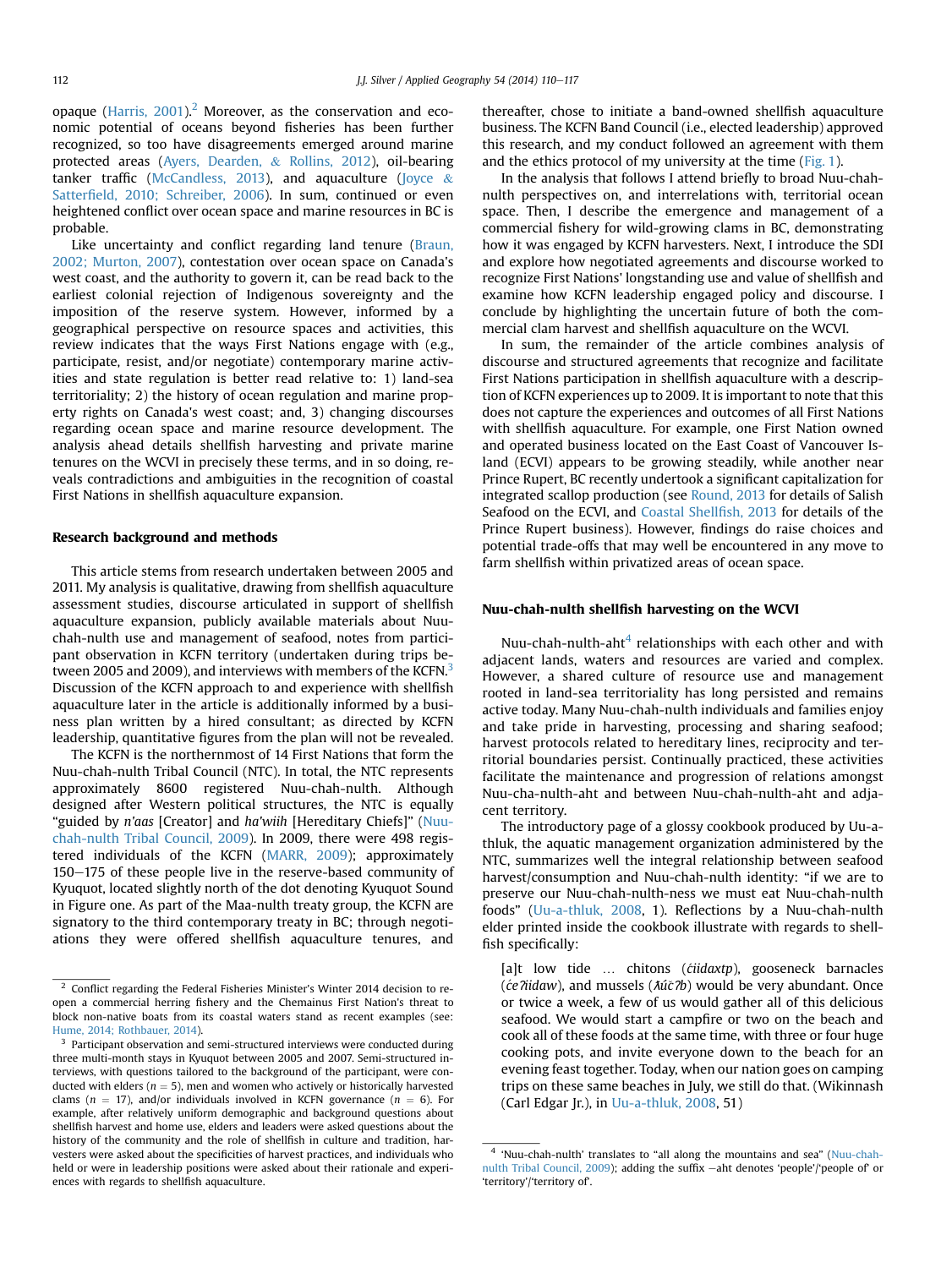<span id="page-3-0"></span>

Fig. 1. Regional map: Vancouver Island and Strait of Georgia.

Although brief, this evidence provides a sense for how Nuuchah-nulth history, identity, culture, and land-sea territory interconnect through place-based resource harvest and consumption (for perspective from Nuu-chah-nulth authors, see: [George, 2003;](#page-7-0) [Atleo, 2004\)](#page-7-0).

# Commercial harvests for wild-growing clams on the WCVI

The Federal Department of Fisheries and Oceans (DFO) leads the management of coastal oceans and most marine resources in Canada; this includes allocating commercial fisheries licenses and regulating the conditions under which First Nations conduct ceremonial and food harvests [\(Harris](#page-7-0) & [Millerd, 2010](#page-7-0)). DFO first asserted management authority over wild-growing clams in 1951 by introducing mandatory harvesters' sales slip reporting ([DFO, 2013\)](#page-7-0). Size restrictions and area closures were the main management strategies employed through to the 1980s. In 1989, new management mechanisms were introduced: individual harvester licenses (category Z2) and area-based management ([DFO, 2013\)](#page-7-0). Entry to the fishery remained open in the sense that anyone could apply and license fees remained relatively low (approximately \$90); however, the licenses restricted participants to one sub-harvest area. In 2013, 450 Z2 commercial intertidal clam licenses existed in BC; [Ahousaht](#page-6-0) [v. Canada \(2009, 257\)](#page-6-0) suggests that approximately thirty to forty were held by Nuu-chah-nulth harvesters.

In the early 2000s, DFO advanced two provisions to maintain commercial harvest opportunities for First Nations: pilot beach agreements and Aboriginal Commercial Licenses (ACLs). As we will see, ACLs enabled additional Nuu-chah-nulth harvesters without Z2 licenses to participate in commercial clam harvests. For the KCFN, a pilot beach agreement also created the opportunity to manage small exclusive harvests on intertidal beaches fronting reserve land.

ACLs were available to individual First Nations harvesters and allowed regular participation in commercial harvests. However, instead of being held indefinitely by one individual, the ACLs were collectively owned by a First Nation and periodically re-allocated to individual members by elected leadership ([Pinkerton](#page-7-0) & [John,](#page-7-0) [2008\)](#page-7-0). Like Z2 licensees, holders of an ACL could harvest commercially on any open beach within their harvest area. Additional locally-determined rules could also be placed on the ACL by elected leadership (e.g., allocations based on need, licenses revoked if local rules were broken). In 2013 there were 579 ACLs in BC ([DFO,](#page-7-0) [2013\)](#page-7-0); approximately 237 were distributed through Nuu-chahnulth First Nations ([Ahousaht v. Canada, 2009, 190](#page-6-0)).

The second provision for commercial participation, a 'pilotbeach' agreement between the DFO and a specific First Nation, enabled small but exclusive reserve-front commercial clam harvests. To obtain an agreement, the applicant First Nation was responsible to identify a beach(es) fronting reserve lands, conduct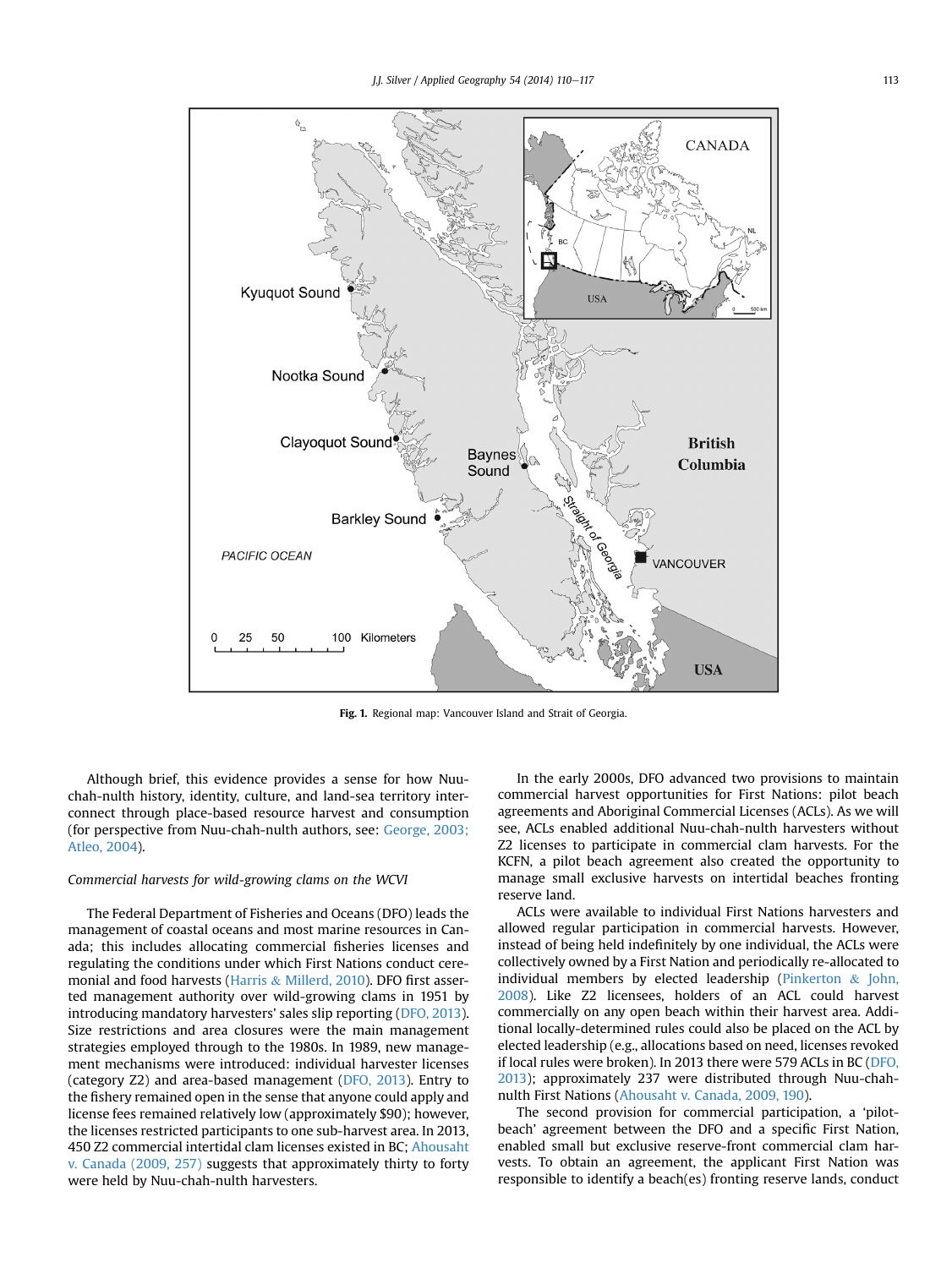water quality sampling and stock assessment of the intertidal clams on that beach, and develop a management plan that set a target harvest rate and identified participating harvesters [\(Pinkerton](#page-7-0) & [Silver, 2011](#page-7-0)). Once formalized, the agreement permitted commercial clam harvests to be monitored by the license-holding First Nation. [Doyle \(2002\)](#page-7-0) suggests that at least five First Nations secured pilot-beach agreements. The KCFN was one of these nations; between 1999 and 2004 they operated pilot beach licenses for two intertidal areas within their territory (see: [Pinkerton](#page-7-0)  $\&$ [Silver, 2011\)](#page-7-0).

#### Commercial and collective: clam harvests in KCFN territory

During the fieldwork conducted for this research, openings for commercial clam harvests occurred at low tides in winter months, and a licensed harvester (with Z2 or ACL) might anticipate opportunity to participate in  $6-7$  openings of  $2-3$  days each. Virtually all licensed KCFN clam harvesters interviewed suggested that money earning potential strongly influenced their participation.<sup>5</sup> [Pinkerton and John \(2008\)](#page-7-0) argue that local affinity for this fishery has been especially high since the 1980s because it was the only fishery in which licenses remained accessible and because it could be pursued "as a family fishery by all ages and all genders" (683). I extend that finding here to consider how harvesting wild-growing intertidal clams has been engaged as both a commercial and collective activity.

Harvesting in groups during commercial openings was a relatively frequent practice. On nights of commercial harvest, groups would travel by water, logging roads, or secondary highway to get to various beaches (both the pilot beaches and others opened to harvesting); this cut costs on requirements such as fuel, food, batteries for head lamps, and clam sacks. 'Scouting' for beaches with high densities of harvestable clams was another common reason given for working in groups. Talking about a specific instance of this activity in 2005, an interviewee said:

me and my friends, and we just hit the beach, digging one spot, run and move over and just two or three of us would survey the beach for the rest of us because we had eight other people in the boat [ … ] We had the ladies go to the good ground where it's just sand and gravel (male, approx. age 35).

Harvesters saved time by sharing information and increased the potential for all harvesters of different ages, genders and experience levels to maximize success. On occasion, groups set up camp for a couple of nights on beaches further away from home so as not to have to make the boat trip back between low tides. When the camp was large enough, individuals responsible for cooking and driving might not partake in the clam digging, although they would receive informal pay-outs.

That harvests occurred in the winter, when summer activities and recreational fish guiding were at a lull, was often viewed favorably in interviews. In 2005, an interviewee reflected:

clamming and goosenecking [intertidal crustacean] are like the main industry for us come winter time (male, approx. age 45).

Moreover, that each harvest required  $2-3$  nights of hard work also offered the type of flexibility often sought in small, remote and tight-knight communities. Intermittent harvests allowed for time with family or odd jobs, to travel to larger centers to stock up on supplies and attend to health care, and for the processing of other resources.

Finally, commercial harvest trips provided opportunity to gather shellfish under DFO-regulated 'Aboriginal Food, Social, and Ceremonial' (FSC) harvest rules for home use and to gift and share. In the most pragmatic sense, FSC seafood offers a protein source that may reduce the necessity to rely on purchased food. However, sharing shellfish also enables individuals and families to meet ongoing socio-economic and cultural obligations to one another, to visit distant parts of the territory, and to practice the Nuu-chahnulth language. In 2006, one man said in reference to the maintenance of commercial clam harvests:

[w]e must utilize the sites we have. I have experienced life in this community without using the lands to full extent, there is so much more (statement at community clam meeting by male, approx. age 40).

Later, this person expressed a desire for his children to have opportunities to harvest clams and other seafood resources, and concern for what might be lost culturally without such opportunities.

Nuu-chah-nulth-aht have harvested and managed shellfish resources since well before European arrival and have commercially harvested wild-growing clams since the inception of this DFOregulated fishery. For KCFN harvesters, this fishery was appreciated as simultaneously commercial and collective. KCFN leadership demonstrated an active role in maintaining access through licenses, and in the context of the pilot beach arrangements, managing local harvests ([Pinkerton](#page-7-0) & [Silver, 2011](#page-7-0)).

## The Shellfish Development Initiative and First Nations

The 1998 SDI was a formal commitment by the Provincial government to place and regulate new private shellfish tenures in regions yet to develop much shellfish aquaculture. In 2003, Land and Water British Columbia (a Provincial Crown Corporation) created a shellfish unit responsible specifically for tenure allocation. This unit was meant to streamline applications and siting "through consultation processes that identify acceptable areas, a development rate, and appropriate criteria for tenure approval" (advertisement placed in [Kingzett Professional Services, Ltd, 2003,](#page-7-0) 10). First Nations were identified as central:

[t]his new approach is achieving two goals: expansion of the industry in manner compatible with important First Nations values and community interests; and the establishment of businesses owned and operated by First Nations near their own communities ([Kingzett Professional Services, Ltd, 2003](#page-7-0), 10).

A 2006 estimate suggested that "of the 104 new tenures issued since 1998, most have gone to First Nations" ([Salmon, 2006,](#page-7-0) 5). Many of these leases were allocated through Memoranda of Understanding (MoU) reached with the Provincial government, often in conjunction with treaty negotiations.

During this period, two themes about First Nations emerged in consultant and government reports supportive of sector expansion (e.g., [Coopers and Lybrand Consulting, 1997; Doyle, 2002; Salmon,](#page-6-0) [2006](#page-6-0)) and in public statements by various advocates. First, was the assertion that farming shellfish is highly compatible with First Nations' traditions and socio-cultural norms. For example, a 2002 report entitled: Cultivating Opportunity: A Management Strategy to Expand First Nations' Participation in BC's Shellfish Aquaculture Industry (i.e., [Doyle, 2002\)](#page-7-0) described the sector as offering "many

<sup>5</sup> The average annual return per commercial license (Z2s and ACLs) between 1999 and 2009 was \$3466 CDN. Data: [BC Ministry of Environment \(2009\)](#page-6-0).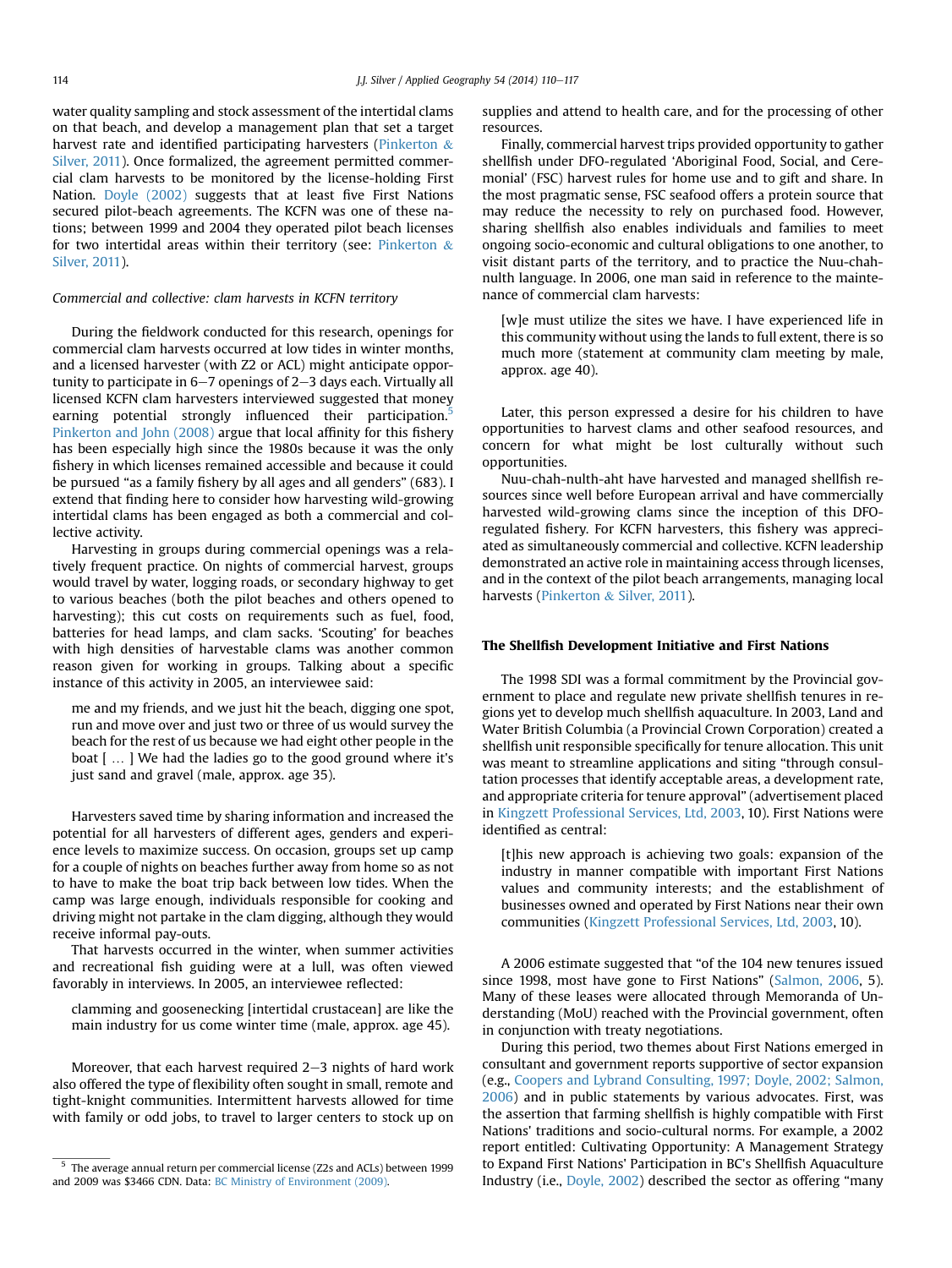compatibilities and advantages for Aboriginal communities" (7), including: traditional use of shellfish; local employment potential; compatibilities with 'lifestyle' and 'Aboriginal environmental values'; and, opportunity to reinvest returns in pursuit of com-munity objectives ([Doyle, 2002,](#page-7-0)  $7-10$ ). The second theme was that First Nations were well-positioned to successfully own and operate shellfish aquaculture businesses because of their access to some of the most productive shellfish growing sites. In testimony to the Canadian Senate Standing Committee on Natural Resources, a former executive director of the BC Shellfish Grower's Association noted:

[s]hellfish farming presents a unique opportunity for First Nations to develop sustainable businesses in rural coastal communities. Some of the most productive beaches suitable for culture on the coast are fronting native reserve lands. Therefore, the involvement of First Nations in shellfish aquaculture is a natural one ([Salmon, 1996\)](#page-7-0).

Here we see how geographical proximity of reserves to shellfish habitat was raised as an explicit argument for First Nations to start businesses, and implicitly employed as a rationale for shellfish aquaculture expansion more broadly.

#### KCFN shellfish aquaculture tenures and business venture

By the early 2000s, KCFN leadership was well aware of the potential for new shellfish tenures to be placed on the WCVI ([Pinkerton](#page-7-0) & [Silver, 2011](#page-7-0)). Even if it meant paying annual lease fees to the Provincial Government, leadership saw acquiring tenures as one way to maintain some control over adjacent ocean space (while experimenting with shellfish aquaculture as an economic development option). The KCFN negotiated MoU shellfish tenures with the BC Ministry of Agriculture and Lands between 2000 and 2001.

In its final form, this agreement secured some directed funding for business start-up and delineated a ten year time window within which the KCFN were guaranteed priority over 13 tenure sites. The MoU stipulated that the KCFN quickly ramp up production on any sites tenured:

- (a) The diligent-use policy requirements for shellfish tenures will be applied to the tenure at the end of year five (5) after the date on which the tenure is issued; and
- (b) The production requirements in the tenure agreement will allow for staged implementation with reduced production requirements for the first four (4) years after the date of the issuance of the tenure ( $K-C$  $K-C$  Business Plan, 2002, Appendix A).

It also contained stipulations committing the KCFN to consultation processes associated with the placement of other tenures:

[t]he Ka:'yu:'k't'h'/Che:k:tles7et'h' First Nation will participate in the Community Consultation Process or any other community consultation process established in relation to shellfish tenures in [K](#page-7-0)yuquot Sound/Chekleset Bay (K-[C Business Plan, 2002,](#page-7-0) Appendix A)

These passages illustrate that the MoU enabled the KCFN to lease and develop tenures. At the same time, specific stipulations also compel the KCFN to quickly increase production levels and to participate in other consultation processes.

With assistance of the directed funding, the KCFN hired a consultant to inform the direction of their shellfish aquaculture business. The resulting business plan detailed the development of two intertidal tenures for clams and two nearshore tenures for

oysters. Capitalization of the tenures began in 2003–2004. This included: hiring two employees; building rafts for oyster farming; buying a second-hand boat; and, purchasing netting for placement on the intertidal clam tenures. The plan also advised removing all existing stocks of wild-growing clams from the intertidal tenures and reinvesting profits in the business; thereafter, clam stocks on the tenures would be sustained through the hatchery-produced juveniles. Projections in the business plan suggested that these practices would allow the KCFN to be able to begin paying back loans taken out for the business at the end of year five and that profit would be possible by year eight. However, during my last extended field visit in 2007, it seemed unlikely that these goals would be met.

Significantly, and influenced by advice in the business plan, the intertidal tenures were placed on the two beaches previously designated under the KCFN-DFO pilot beach agreements. Considering the relative functionality of the agreements, and the access that licenses granted a range of community members, the choice to tenure those specific sites might seem counterintuitive. However, [Doyle \(2002, 12\)](#page-7-0) offers logic indicative of the business plan recommendations:

[w]hat is important about pilot beach agreements is that the information gained through stock assessment data and management planning may prove most useful for future aquaculture development.

Business planning that prioritized standard sector practices and profit accumulation saw ecologically productive and already wellmanaged spaces as particularly ideal for aquaculture.

In practice, however, KCFN leadership chose to manage the intertidal clam tenures to maintain harvest opportunities and distribute income more widely through the community. After the tenures were placed, clam harvesting continued to be overseen by KCFN fisheries managers; participants dug with their ACL or Z2 licenses, and by charging a small charge per pound harvested, KCFN leadership sought to cover tenure lease fees. While this strategy maintained wider access to harvest opportunities, the poundage fees charged were not enough cover the tenure fees and other business costs indefinitely (see: [Pinkerton](#page-7-0) & [Silver, 2011\)](#page-7-0).

#### Discussion: on ambiguities and contradictions of the SDI

For many Nuu-chah-nulth-aht, identity and land-sea territoriality are intimately connected to harvesting, processing, trading, and consuming seafood, including shellfish. These activities, usually undertaken in territorial ocean spaces, have long facilitated collective social and trade relations, the injection of local food into diets, and the practice of the Nuu-chah-nulth language. More recently, the commercial fishery for wild-growing clams remained accessible to 260-270 licensed Nuu-chah-nulth harvesters before, and for at least a decade after, the 1998 Shellfish Development Initiative. For KCFN harvesters (and perhaps other Nuu-chah-nulth license holders), participation in the clam fishery was commercial and collective, creating the opportunity to be out in shared territory earning winter income, collecting food and maintaining interpersonal and social-ecological relationships.

Today, the future of the DFO regulated commercial clam fishery is uncertain. Following record high harvest volumes in the mid-1980s, annual rates have slowly declined. While questions about whether standing-stocks of wild-growing clams will ever return to previous levels circulate ([DFO, 2013\)](#page-7-0), a variety of other factors are at play: competition with shellfish aquaculture for space and markets; fluctuating clam prices; harvest restrictions/closures due to water quality concerns and invasive species spread; and, rebounding sea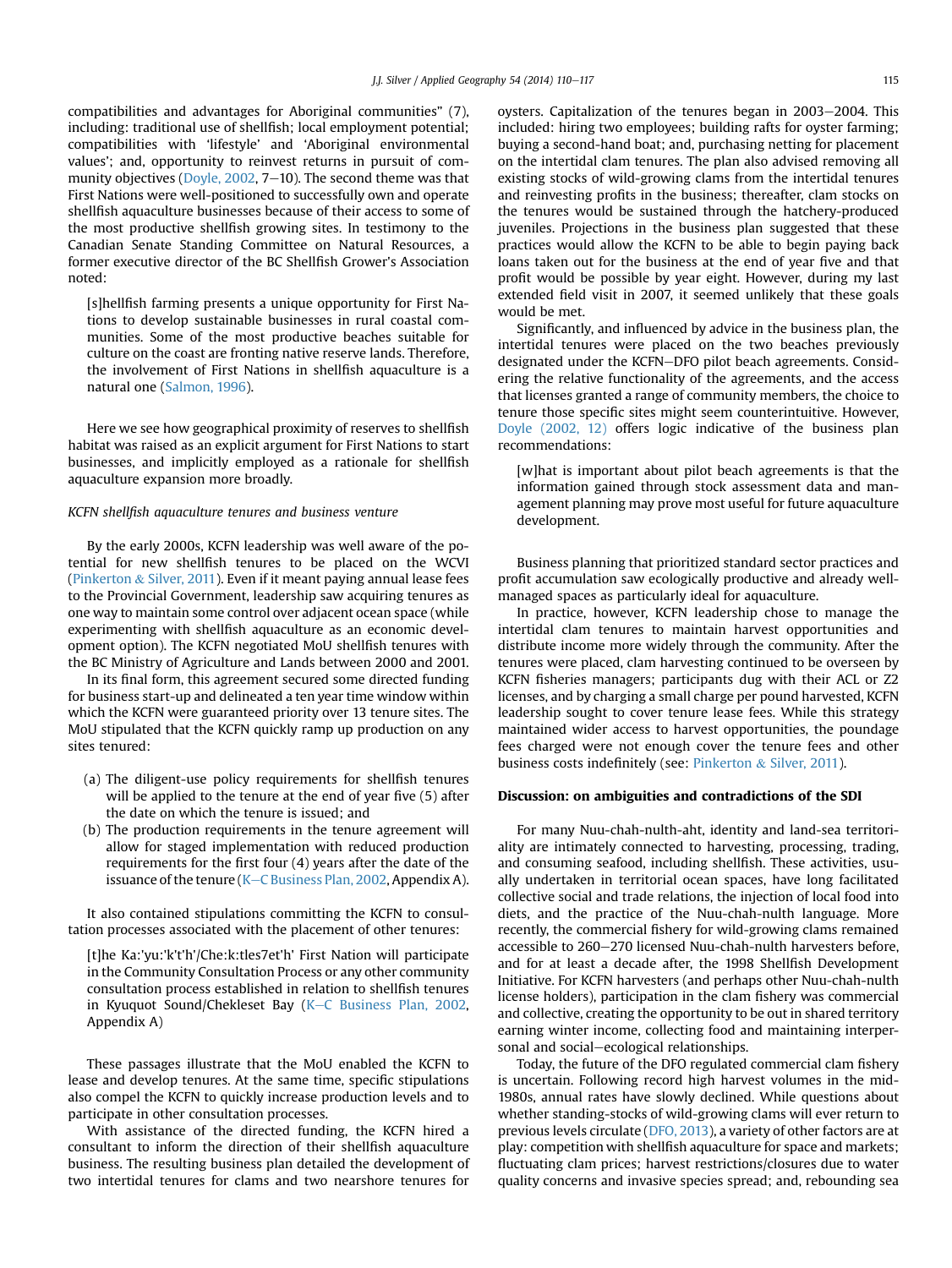<span id="page-6-0"></span>otter populations with a taste for shellfish ([DFO, 2013; Joyce](#page-7-0) & Satterfi[eld, 2010\)](#page-7-0). At the same time, the SDI's spatial and economic targets have yet to be reached. In 2010, the wholesale value of the sector was \$32.5 million, and although new tenure-holders and businesses have emerged, much of the sector's production and employment remains within the Strait of Georgia [\(Silver, 2013\)](#page-7-0). Questions circulate about whether and how shellfish aquaculture development will further unfold, particularly in more remote and/ or northern locales in BC. Indeed,  $72\%$  ( $n = 56$ ) of those interviewed by [Joyce and Satter](#page-7-0)field (2010) stated that shellfish aquaculture "did not currently have significant economic advantages over wild fisheries for small-scale producers in coastal communities" (114). Greater experimentation with other shellfish species like scallop, geoduck, and sea cucumber seems likely because they are known to fetch higher prices and sustain colder water temperatures.

The KCFN case indicates clearly that questions about whether and/or how harvests for wild-growing clams and other shellfish will persist on the WCVI are of significant local interest and shows that answers are more complicated than simply shifting from fishing to farming the ocean. Even with the opportunity to own and operate a shellfish farm as a private enterprise, KCFN leadership chose to manage two intertidal tenures in ways similar to communal pilot beach harvests. This was an adaptive strategy within an emerging oceans governance regime that allowed for: the maintenance of control over areas of ocean space; broader community participation in shellfish harvesting (for income and subsistence); rotational harvests rather than liquidating all clams on a site; and, perhaps, more reliance on re-seeding through clam reproduction on-site rather than purchasing hatchery-reared juvenile clams. Here we get a sense for the sorts of choices that First Nations may encounter in the pursuit of shellfish aquaculture (e.g., how to meet the economic and regulatory requirements of private tenure leases, how to ensure community access to productive shellfish sites?) In debating these, larger questions about whether or how to trade-off territorial authority and collective harvest opportunities against leasing state-sanctioned marine tenures for wealth accumulation may well emerge.

Discourse suggesting that shellfish aquaculture is ideal for First Nations is thus problematic because it obscures a range of uses, values, and social–ecological relations that may persist, and that might not neatly align with an expanded system of tenures for shellfish aquaculture (also see [Joyce](#page-7-0) & Satterfi[eld, 2010\)](#page-7-0). Moreover, it arguably under-publicizes the careful planning, labor, financial management and capitalization, and strategic marketing needed to run a competitive shellfish aquaculture business. Structurally, MoU tenure agreements stipulate that signatory First Nations' develop specific areas of ocean space for shellfish farming within a predetermined time period. In the KCFN case, they also committed leadership to consultation processes intended to site tenures for others. While recognizing First Nations longstanding use and management of shellfish resources one hand, these discursive and structural interventions seem to limit, or at least take a limited view of, First Nations' sovereign authority in what remains contested ocean space.

#### Conclusion

Shellfish aquaculture offers an economic development opportunity to coastal First Nations in BC; however, it is not a panacea. Attentive to the power-laden, and often inequitable, processes involved in regulating resource spaces and economies (Bakker  $\&$ Bridge, 2008; Hayter, 2003; LeBillon, 2008), this article reveals ambiguities and contradictions in promoting the sector as 'ideal' for First Nations and raises some challenges in explicitly tying the reconciliation of First Nations and Government interests in contested ocean space to the regulation and capitalization of private marine tenures. Observations by resource geographers (e.g., [LeBillon, 2008; Mather, 2013\)](#page-7-0) and from other fisheries and resource industries in BC (Blomley, 1996; Newell, 1993) suggest that individual and collective dissatisfaction stands to grow in Kyuquot, and possibly in other First Nations communities, if marine tenure leases change hands, additional non-local tenures are placed, a wider range of species are permitted for cultivation, new limitations on the harvest of wild-growing shellfish develop, and/or if inequitable environmental or socioeconomic impacts are experienced. These findings conjure a contention by [Young and Matthews \(2010, 196\)](#page-7-0) that "like any form of development, aquaculture creates winners and losers", and remind that it is best advocated and pursued in consideration of variable social, political-economic, and ecological conditions across space.

Indeed, a significant condition in BC is that First Nations' rights to ocean space and marine resources remain unresolved. Fisheries management is often contested, stalled treaty negotiations and fisheries-related court cases demonstrate deeply-embedded impasses, and planned marine protected areas, aquaculture, and tanker-traffic are challenged in some places. For this reason, studies attentive to First Nations land-sea territoriality, BC's history of marine dispossession and unresolved marine property rights, and the changing discourses regarding ocean space will be positioned to recognize and better understand the breadth of First Nations' perspectives and engagements (e.g., participation, resistance, and/ or negotiation) with activities in territorial waters. Acknowledging this breadth is an important first step toward empowering more just, culturally sensitive, and perhaps, enduring oceans governance arrangements.

## Acknowledgments

I would like to thank the people of Kyuquot who graciously welcomed me into their territory, offices, and often, homes. I also want to acknowledge the Social Sciences and Humanities Research Council of Canada for partially funding this work. In particular, 2005-2007 through Dr. Evelyn Pinkerton's Standard Research Grant and my own Doctoral Fellowship from 2007 to 2009. Any errors or omissions remain mine.

#### References

- Ahousaht Indian Band and Nation v. Canada (Attorney General). (2009). The Supreme Court of British Columbia.
- Atleo, R. E. U. (2004). [Tsawalk: A Nuu-chah-nulth worldview](http://refhub.elsevier.com/S0143-6228(14)00169-6/sref1). Vancouver, BC: UBC [Press](http://refhub.elsevier.com/S0143-6228(14)00169-6/sref1).
- [Ayers, C. A., Dearden, P., & Rollins, R. \(2012\). An exploration of Hul'qumi'num Coast](http://refhub.elsevier.com/S0143-6228(14)00169-6/sref2) [Salish peoples' attitudes towards the establishment of no-take zones within](http://refhub.elsevier.com/S0143-6228(14)00169-6/sref2) [marine protected areas in the Salish Sea, Canada.](http://refhub.elsevier.com/S0143-6228(14)00169-6/sref2) The Canadian Geographer,  $56(2)$ ,  $260-274$ .
- [Bakker, K., & Bridge, G. \(2008\). Global production networks and the extractive](http://refhub.elsevier.com/S0143-6228(14)00169-6/sref3) [sector: governing resource-based development.](http://refhub.elsevier.com/S0143-6228(14)00169-6/sref3) Journal of Economic Geography, 8[, 389](http://refhub.elsevier.com/S0143-6228(14)00169-6/sref3)-[419](http://refhub.elsevier.com/S0143-6228(14)00169-6/sref3).
- Blomley, N. K. (1996). "Shut the province down"[: First Nations' blockades in British](http://refhub.elsevier.com/S0143-6228(14)00169-6/sref4) [Columbia, 1985](http://refhub.elsevier.com/S0143-6228(14)00169-6/sref4)-1995. BC Studies[, \(Autumn\), 407](http://refhub.elsevier.com/S0143-6228(14)00169-6/sref4)-[422](http://refhub.elsevier.com/S0143-6228(14)00169-6/sref4).
- [Blomley, N. K. \(2014\). The ties that blind: making fee simple in the British Columbia](http://refhub.elsevier.com/S0143-6228(14)00169-6/sref5) treaty process. [Transactions of the Institute of British Geographers](http://refhub.elsevier.com/S0143-6228(14)00169-6/sref5) (journal early [view online\).](http://refhub.elsevier.com/S0143-6228(14)00169-6/sref5)
- Braun, B. (2002). [The intemperate rainforest: Nature, culture, and power on Canada's](http://refhub.elsevier.com/S0143-6228(14)00169-6/sref6) west coast[. Minneapolis, MN: University of Minnesota Press.](http://refhub.elsevier.com/S0143-6228(14)00169-6/sref6)
- British Columbia Ministry of the Environment. (2009). B.C. wild (capture) shellfish production. Available from [http://www.env.gov.bc.ca/omfd/](mailto:http://www.env.gov.bc.ca/omfd/fishstats/graphs-tables/wildshellfish.html)fishstats/graphs[tables/wildshell](mailto:http://www.env.gov.bc.ca/omfd/fishstats/graphs-tables/wildshellfish.html)fish.html. Last accessed 02.03.11.
- Coastal Shellfish. (November 15, 2013). Coastal Shellfish expanding with new http://coastalshellfish.com/coastal-shellfi[sh-expanding-with-new](http://coastalshellfish.com/coastal-shellfish-expanding-with-new-financing)fi[nancing.](http://coastalshellfish.com/coastal-shellfish-expanding-with-new-financing)
- Coopers and Lybrand Consulting. (1997). [Economic potential of the British Columbia](http://refhub.elsevier.com/S0143-6228(14)00169-6/sref9) aquaculture industry. For Western Economic Diversification Canada, Vancouver, BC.